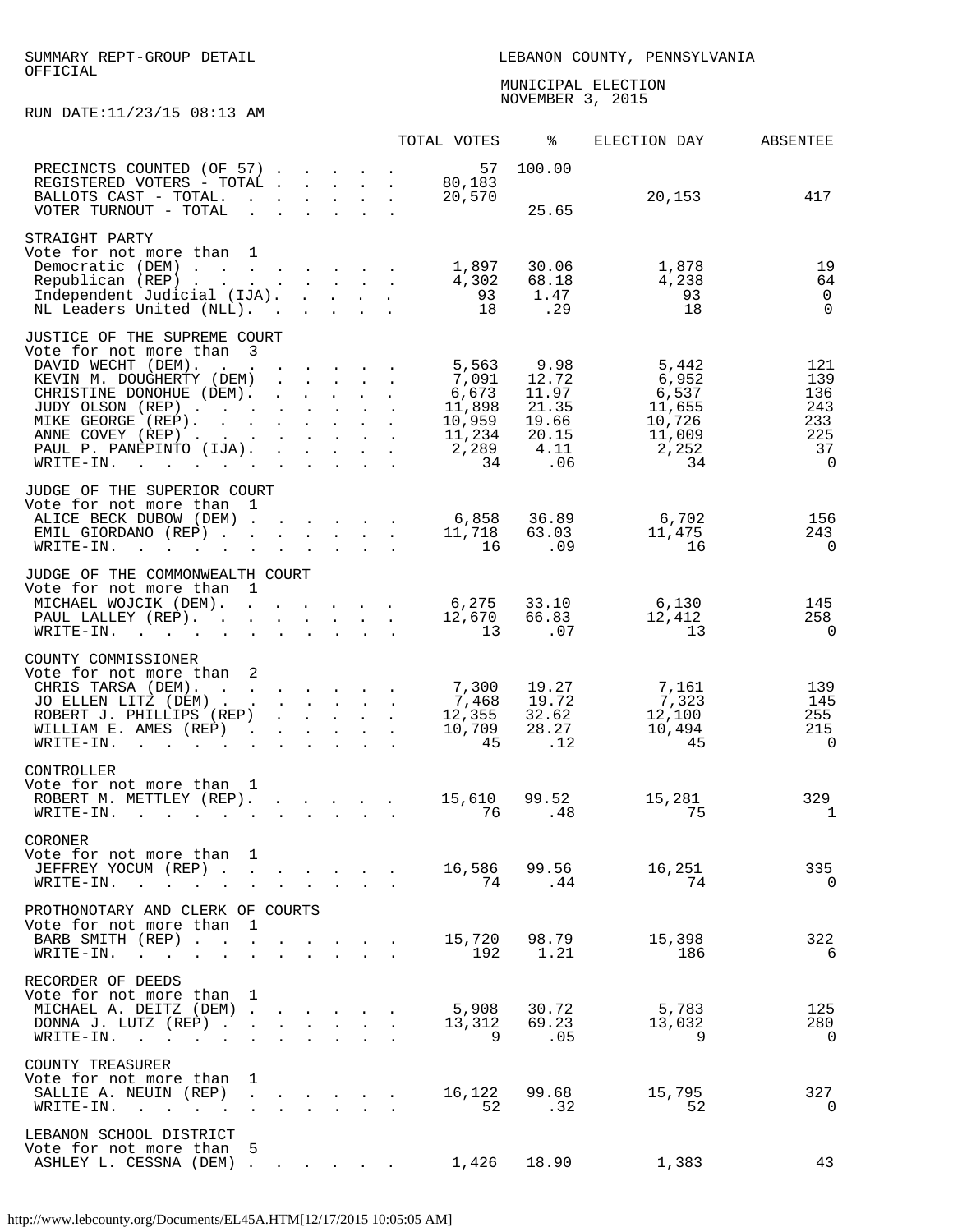| CESAR B. LIRIANO (DEM)<br>ROSE MARIE R. KOTAY (REP).<br>THOMAS L. SCHAFFER (REP)<br>ROBERT G. OKONAK (REP)<br>$\texttt{WRTTE-IN.}$                                                                                                                                                                                         | $\mathbf{r}$ and $\mathbf{r}$ and $\mathbf{r}$<br>$\mathbf{L}^{\text{max}}$ , and $\mathbf{L}^{\text{max}}$                                                                  | 1,434 19.00<br>1,579 20.92<br>1,520 20.14<br>1,545 20.47<br>42 .56                             | 1,394<br>9⊀ر ⊥<br>1,540<br>1,481<br>1,508<br>42                                                                                                                                                                       | 40<br>39<br>39<br>37<br>$\Omega$                       |
|----------------------------------------------------------------------------------------------------------------------------------------------------------------------------------------------------------------------------------------------------------------------------------------------------------------------------|------------------------------------------------------------------------------------------------------------------------------------------------------------------------------|------------------------------------------------------------------------------------------------|-----------------------------------------------------------------------------------------------------------------------------------------------------------------------------------------------------------------------|--------------------------------------------------------|
| ANNVILLE-CLEONA SCHOOL DISTRICT<br>Vote for not more than 5<br>PATRICIA K. STEPHENS (DEM). 677 8.30 663<br>SARA M. FIEBIG (DEM/REP) 1,519 18.61 1,498<br>MARK FRATTAROLE (DEM/REP) 1,553 19.03 1,528<br>GORDON WALDHAUSEN (DEM/REP) 1,464 17.94 1,441<br>BEN DOHNER (DEM/REP).<br>HEATHER J. HOSTETTER (REP).<br>WRITE-IN. |                                                                                                                                                                              | $1,417$ $17.36$<br>$1,517$ $18.59$<br>14                                                       | 1,391<br>1,493<br>.17<br>12                                                                                                                                                                                           | 14<br>21<br>25<br>23<br>26<br>24<br>$\overline{2}$     |
| CORNWALL-LEBANON SCHOOL DISTRICT<br>Vote for not more than 5<br>RUTH ANN SCHLEGEL (DEM/REP)<br>KEITH DONNACHIE (DEM/REP)<br>JEFFREY SNYDER (DEM/REP)<br>BRYAN D. SMITH (DEM/REP)<br>DIANE WUORI (DEM/REP)<br>WRITE-IN.                                                                                                     | <b><i>Contract Contract Contract</i></b>                                                                                                                                     | 4,816 20.94<br>4,674 20.32<br>4,586 19.94<br>4,469 19.43<br>4,394 19.10<br>63                  | 4,689<br>$\begin{array}{cc} 20.54 & 4,089 \\ 20.32 & 4,553 \\ 19.94 & 4,459 \\ 19.43 & 4,354 \\ 19.10 & 4,276 \\ 27 & 4,276 \end{array}$<br>.27<br>59                                                                 | 127<br>121<br>127<br>115<br>118<br>$\overline{4}$      |
| EASTERN LEBANON COUNTY SCHOOL DISTRICT<br>Vote for not more than 5<br>Vote for not more than 5<br>CATHERINE L. WALCK (DEM) 1,301 10.75 1,284<br>JOCELYN STAHL (DEM/REP) 2,420 20.00 2,384<br>JADELL SOUDERS (DEM/REP) 2,320 19.17 2,282<br>JACK B. KAHL (DEM/REP)<br>RAY ONDRUSEK (REP)<br>WRITE-IN.                       |                                                                                                                                                                              | $2,126$<br>$2,033$<br>$1,869$<br>$33$<br>33                                                    | 15.44<br>1,837<br>.27<br>33                                                                                                                                                                                           | 17<br>36<br>38<br>33<br>30<br>32<br>$\bigcirc$         |
| NORTHERN LEBANON SCHOOL DISTRICT<br>Vote for not more than 5<br>AMY SELL (DEM/REP)<br>AMY SELL (DEM/REP)<br>RACHEL ENGLAND (DEM/REP)<br>NATE ERDMAN (DEM/REP)<br>STACI MURRAY (DEM/REP)<br>BETH HECKMAN (DEM/REP)<br>RICHARD RABUCK (NLL).<br>DAVID GRAYBILL (NLL).<br>ROY ZIMMERMAN (NLL)<br>WRITE-IN.                    | $\cdot$ 2,008<br>$\mathbf{L}^{\text{max}}$<br>$\mathbf{r}$ , and $\mathbf{r}$ , and $\mathbf{r}$ , and $\mathbf{r}$                                                          | 1,995<br>2,010<br>1,997<br>1,920<br>$677$<br>$766$<br>$\begin{array}{c} 729 \\ 32 \end{array}$ | 16.55<br>16.44<br>16.57<br>1,990<br>1,973<br>1,990<br>$16.46$<br>$15.82$<br>$5.58$<br>$6.31$<br>$6.01$<br>$26$<br>1,975<br>1,898<br>668<br>757<br>$\begin{array}{c} 6.01 \\ .26 \end{array}$<br>719<br>$\frac{1}{32}$ | 18<br>22<br>20<br>22<br>22<br>9<br>9<br>10<br>$\Omega$ |
| PALMYRA AREA SCHOOL DISTRICT<br>Vote for not more than 5<br>LARRY R. GEIB (DEM/REP). .<br>MICHAEL LUDWIG (REP).<br>ELLEN WARGO (REP).<br>PAUL FOGLE (REP).<br>ANTHONY H. DOWNEY, Jr. (REP)<br>WRITE-IN.                                                                                                                    | $\mathbf{r}$ , and $\mathbf{r}$ , and $\mathbf{r}$ , and $\mathbf{r}$                                                                                                        | 2,936<br>2,652<br>2,717<br>2,757<br>2,713<br>42                                                | 21.25<br>2,872<br>19.19<br>2,595<br>19.66<br>2,656<br>19.95<br>2,694<br>19.64<br>2,651<br>.30<br>40                                                                                                                   | 64<br>57<br>61<br>63<br>62<br>2                        |
| CITY COUNCIL MEMBER LEBANON CITY<br>Vote for not more than 3<br>CORNELL WILSON (DEM).<br>CESAR F. LIRIANO (DEM)<br>WILEY P. PARKER (DEM)<br>RICHARD A. WERTZ (REP)<br>PATRICE A. ROYER (REP)<br>WRITE-IN.                                                                                                                  | $\mathbf{r}$ , $\mathbf{r}$ , $\mathbf{r}$ , $\mathbf{r}$ , $\mathbf{r}$ , $\mathbf{r}$<br>$\mathbf{L} = \mathbf{L} \mathbf{L}$<br>$\mathbf{L}$<br>$\mathbf{L} = \mathbf{L}$ | 1,272<br>965<br>1,486<br>1,451<br>1,259<br>1,259<br>16                                         | 1,234<br>19.72<br>14.96<br>935<br>1,458<br>23.04<br>22.50<br>1,414<br>19.52<br>1,226<br>.25<br>15                                                                                                                     | 38<br>30<br>28<br>37<br>33<br>$\mathbf{1}$             |
| MAGISTERIAL DISTRICT JUDGE 52-2-01<br>Vote for not more than 1<br>THOMAS CAPELLO (DEM/REP)<br>$\texttt{WRTTE-IN.}$                                                                                                                                                                                                         | $\sim$ 100 $\pm$<br>$\sim 10^{-10}$<br>$\ddot{\phantom{a}}$<br>$\sim 10^{-10}$<br>$\sim$ 100 $\pm$<br>$\mathbf{L}^{\text{max}}$                                              | 966<br>88                                                                                      | 91.65<br>946<br>8.35<br>- 78                                                                                                                                                                                          | 20<br>10                                               |
| MAGISTERIAL DISTRICT JUDGE 52-3-04<br>Vote for not more than<br>$\mathbf{1}$<br>RICH RAIDERS (DEM)<br>JOHN DITZLER (REP)<br>WRITE-IN.                                                                                                                                                                                      | and the contract of the contract of<br>$\mathbf{r} = \mathbf{r} + \mathbf{r} + \mathbf{r} + \mathbf{r}$                                                                      | 668<br>2,338<br>$\overline{0}$                                                                 | 22.22<br>656<br>77.78<br>2,307<br>$\overline{0}$                                                                                                                                                                      | 12<br>31<br>$\overline{0}$                             |
| MAYOR CLEONA BORO<br>Vote for not more than 1<br>BRIAN BURKE (DEM/REP)<br>$\texttt{WRTTE-IN.}$                                                                                                                                                                                                                             | $\mathbf{L} = \mathbf{L}$<br>$\mathbf{r}$ $\mathbf{r}$                                                                                                                       | 341<br>9                                                                                       | 97.43<br>338<br>2.57                                                                                                                                                                                                  | $\mathbf{3}$<br>9<br>0                                 |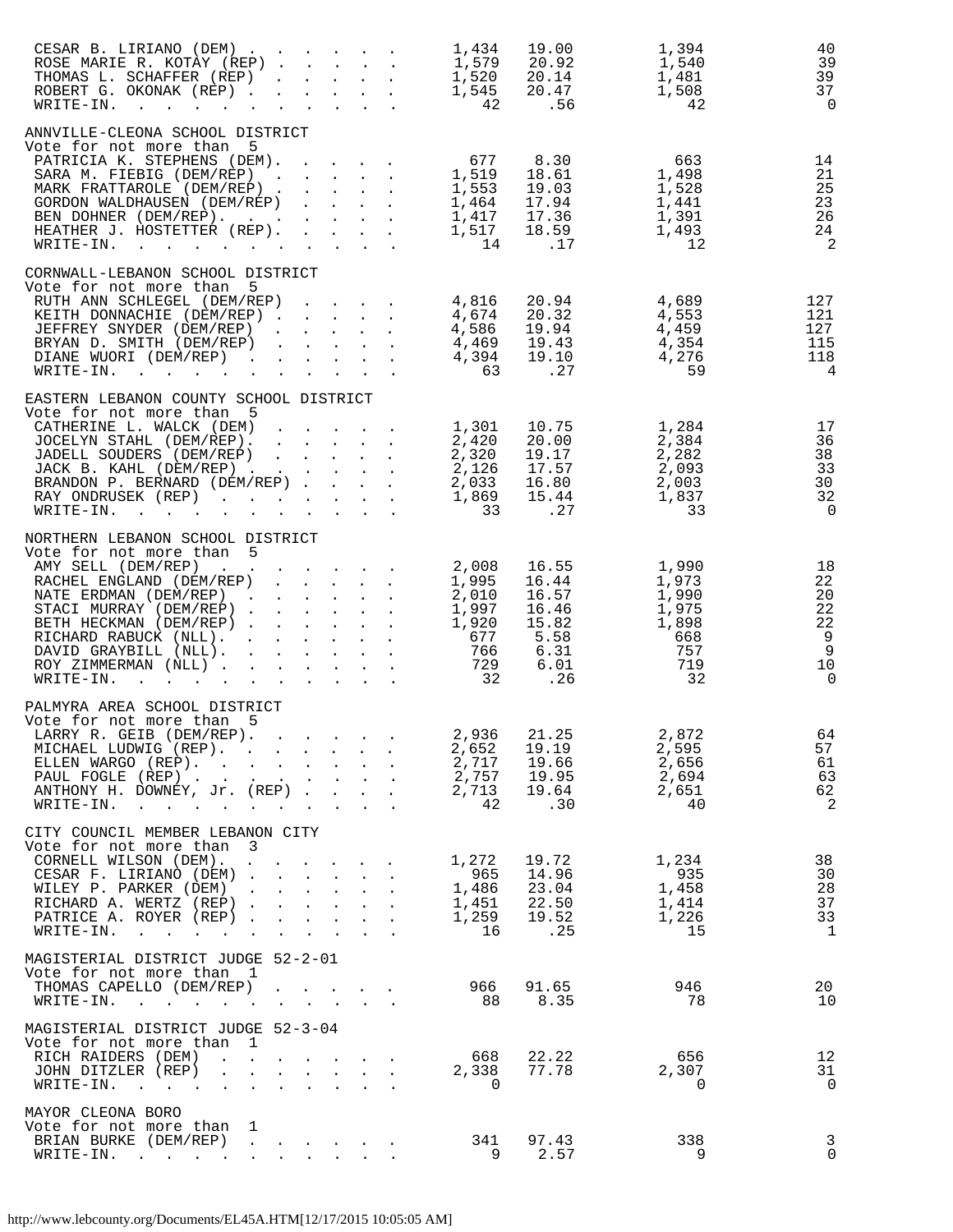| COUNCIL MEMBER CLEONA BORO                                                                                                                                                                                                                           |                                                                                                                                                                            |                                                                                                         |                                                           |                   |                |            |                                                   |
|------------------------------------------------------------------------------------------------------------------------------------------------------------------------------------------------------------------------------------------------------|----------------------------------------------------------------------------------------------------------------------------------------------------------------------------|---------------------------------------------------------------------------------------------------------|-----------------------------------------------------------|-------------------|----------------|------------|---------------------------------------------------|
| Vote for not more than<br>4<br>ELIZABETH LINDSAY (DEM).                                                                                                                                                                                              | $\mathbf{r} = \mathbf{r} + \mathbf{r} + \mathbf{r}$                                                                                                                        |                                                                                                         |                                                           | 195               | 18.62          | 192        | 3                                                 |
| PATRICK M. HALEY (REP).                                                                                                                                                                                                                              | $\mathbf{r} = \mathbf{r} \times \mathbf{r}$ , where $\mathbf{r} = \mathbf{r} \times \mathbf{r}$                                                                            |                                                                                                         |                                                           | 288               | 27.51          | 287        | $1\,$                                             |
| WILLIAM BECHTEL (REP)<br>$\mathbf{r}$                                                                                                                                                                                                                | $\mathbf{r} = \mathbf{r} \cdot \mathbf{r}$ and $\mathbf{r} = \mathbf{r} \cdot \mathbf{r}$                                                                                  |                                                                                                         |                                                           | 263               | 25.12          | 262        | $\mathbf 1$                                       |
| JIM O'CONNOR (REP)<br>$\bullet$                                                                                                                                                                                                                      | $\mathbf{z} = \mathbf{z} + \mathbf{z}$ , where $\mathbf{z} = \mathbf{z} + \mathbf{z}$                                                                                      |                                                                                                         |                                                           | 288               | 27.51          | 285        | $\mathbf{3}$                                      |
| $WRITE-IN.$<br>$\mathbf{A}$                                                                                                                                                                                                                          |                                                                                                                                                                            | $\mathbf{r}$ $\mathbf{r}$ $\mathbf{r}$                                                                  |                                                           | 13                | 1.24           | 13         | $\Omega$                                          |
| COUNCIL MEMBER 4YR RICHLAND BORO                                                                                                                                                                                                                     |                                                                                                                                                                            |                                                                                                         |                                                           |                   |                |            |                                                   |
| Vote for not more than<br>4                                                                                                                                                                                                                          |                                                                                                                                                                            |                                                                                                         |                                                           |                   |                |            |                                                   |
| DENNIS R. MORGAN (DEM).                                                                                                                                                                                                                              |                                                                                                                                                                            |                                                                                                         |                                                           | 84                | 8.66           | 83         |                                                   |
| DENNIS J. SELDOMRIDGE (REP)                                                                                                                                                                                                                          |                                                                                                                                                                            | $\mathcal{L}^{\text{max}}(\mathcal{L}^{\text{max}}(\mathcal{L}^{\text{max}}(\mathcal{L}^{\text{max}}))$ |                                                           | 186               | 19.18<br>18.76 | 183        |                                                   |
| MATTHEW E. JOHNSON (REP)<br>LARRY L. HARTMAN (REP).                                                                                                                                                                                                  | <b>Contractor</b><br>$\mathbf{1}^{\prime}$ , $\mathbf{1}^{\prime}$ , $\mathbf{1}^{\prime}$ , $\mathbf{1}^{\prime}$ , $\mathbf{1}^{\prime}$ , $\mathbf{1}^{\prime}$ ,       | $\mathbf{r} = \mathbf{r} + \mathbf{r} + \mathbf{r}$                                                     |                                                           | 182<br>190        | 19.59          | 179<br>187 |                                                   |
| DANIEL L. AUMAN (REP)<br>$\sim$                                                                                                                                                                                                                      | $\mathbf{L} = \mathbf{L} \mathbf{L}$                                                                                                                                       | $\mathbf{L}^{\text{max}}$                                                                               | $\mathbf{L} = \mathbf{L}$                                 | 173               | 17.84          | 171        | $\begin{array}{c}\n1 \\ 3 \\ 3 \\ 2\n\end{array}$ |
| WRITE-IN.<br>$\bullet$                                                                                                                                                                                                                               | $\mathbf{r}$<br>$\ddot{\phantom{a}}$                                                                                                                                       | $\mathbf{L}^{\text{max}}$                                                                               | $\mathbf{L}$                                              | 155               | 15.98          | 155        | $\Omega$                                          |
| COUNCIL MEMBER CORNWALL BORO                                                                                                                                                                                                                         |                                                                                                                                                                            |                                                                                                         |                                                           |                   |                |            |                                                   |
| $\overline{\mathbf{3}}$<br>Vote for not more than                                                                                                                                                                                                    |                                                                                                                                                                            |                                                                                                         |                                                           |                   |                |            |                                                   |
| DICK CHARLES (DEM)<br>$\sim$ $\sim$                                                                                                                                                                                                                  | and the contract of the contract of                                                                                                                                        |                                                                                                         |                                                           | 571<br>785        | 19.99          | 562        | 9                                                 |
| ELIZABETH YOCUM (REP)<br>$\sim 100$ km s $^{-1}$                                                                                                                                                                                                     | $\mathbf{r} = \mathbf{r} \cdot \mathbf{r} = \mathbf{r} \cdot \mathbf{r}$                                                                                                   |                                                                                                         |                                                           |                   | 27.48          | 770        | 15                                                |
| JOHN M. KARINCH (REP)<br>PETER J. ZUG (REP)<br>$\sim 100$<br>$\mathbf{L}^{\text{max}}$                                                                                                                                                               | $\mathbf{1}^{\prime}$ , $\mathbf{1}^{\prime}$ , $\mathbf{1}^{\prime}$ , $\mathbf{1}^{\prime}$ , $\mathbf{1}^{\prime}$ , $\mathbf{1}^{\prime}$<br>$\mathbf{L} = \mathbf{L}$ | $\mathbf{L} = \mathbf{L} \mathbf{L} = \mathbf{L} \mathbf{L}$                                            | $\mathcal{L}^{\text{max}}$ and $\mathcal{L}^{\text{max}}$ | 654<br>568        | 22.89<br>19.88 | 639<br>554 | 15<br>14                                          |
| $WRITE-IN.$<br>$\ddot{\phantom{a}}$<br>$\ddot{\phantom{0}}$                                                                                                                                                                                          | $\ddot{\phantom{a}}$                                                                                                                                                       |                                                                                                         |                                                           | 279               | 9.77           | 277        | 2                                                 |
|                                                                                                                                                                                                                                                      |                                                                                                                                                                            |                                                                                                         |                                                           |                   |                |            |                                                   |
| COUNCIL MEMBER 4YR MYERSTOWN BORO<br>Vote for not more than<br>$\overline{\mathbf{3}}$                                                                                                                                                               |                                                                                                                                                                            |                                                                                                         |                                                           |                   |                |            |                                                   |
| DANA M. REICH (REP).                                                                                                                                                                                                                                 |                                                                                                                                                                            |                                                                                                         |                                                           |                   | 51.49          | 271        | $\sqrt{6}$                                        |
| MICHAEL BEHM (REP)                                                                                                                                                                                                                                   | $\mathbf{r} = \mathbf{r} \cdot \mathbf{r}$ , $\mathbf{r} = \mathbf{r} \cdot \mathbf{r}$                                                                                    |                                                                                                         |                                                           | $\frac{277}{251}$ | 46.65          | 245        | 6                                                 |
| WRITE-IN.<br>$\mathbf{L} = \mathbf{L} \mathbf{L} = \mathbf{L}$<br>$\ddot{\phantom{0}}$<br>$\Box$                                                                                                                                                     | $\mathcal{L}^{\text{max}}$                                                                                                                                                 | $\mathbf{r} = \mathbf{r} \mathbf{r} + \mathbf{r} \mathbf{r}$                                            |                                                           | 10                | 1.86           | 10         | $\Omega$                                          |
| COUNCIL MEMBER 4YR PALMYRA BORO                                                                                                                                                                                                                      |                                                                                                                                                                            |                                                                                                         |                                                           |                   |                |            |                                                   |
| Vote for not more than<br>$\overline{\mathbf{3}}$                                                                                                                                                                                                    |                                                                                                                                                                            |                                                                                                         |                                                           |                   |                |            |                                                   |
| BRIAN CRAIG (DEM/REP)                                                                                                                                                                                                                                | $\mathcal{A}$ . The set of the set of the set of $\mathcal{A}$                                                                                                             |                                                                                                         |                                                           | 623               | 31.06          | 613        | 10                                                |
| BETH SHEARER (REP).                                                                                                                                                                                                                                  | $\mathbf{r} = \mathbf{r} + \mathbf{r}$                                                                                                                                     |                                                                                                         | $\mathbf{L} = \mathbf{L}$                                 | 685<br>655        | 34.15          | 680<br>648 | 5<br>$7\overline{ }$                              |
| MARK A. SMITH (REP).<br>$WRITE-IN.$                                                                                                                                                                                                                  | $\mathbf{r} = \mathbf{r} \times \mathbf{r}$ , where $\mathbf{r} = \mathbf{r} \times \mathbf{r}$                                                                            |                                                                                                         | $\mathbf{L} = \mathbf{L}$                                 | 43                | 32.65<br>2.14  | 43         | $\Omega$                                          |
|                                                                                                                                                                                                                                                      |                                                                                                                                                                            |                                                                                                         |                                                           |                   |                |            |                                                   |
| COUNCIL MEMBER 4YR JONESTOWN BORO                                                                                                                                                                                                                    |                                                                                                                                                                            |                                                                                                         |                                                           |                   |                |            |                                                   |
| Vote for not more than<br>2                                                                                                                                                                                                                          |                                                                                                                                                                            |                                                                                                         |                                                           |                   |                |            |                                                   |
| ROBIN WOLFERD (REP)                                                                                                                                                                                                                                  |                                                                                                                                                                            |                                                                                                         |                                                           | 185<br>173        | 49.60<br>46.38 | 182<br>170 | $\mathsf 3$<br>$\overline{3}$                     |
| TAMMY BLAIR (REP).<br>WRITE-IN.                                                                                                                                                                                                                      |                                                                                                                                                                            |                                                                                                         |                                                           | 15                | 4.02           | 15         | $\Omega$                                          |
|                                                                                                                                                                                                                                                      |                                                                                                                                                                            |                                                                                                         |                                                           |                   |                |            |                                                   |
| COUNCIL MEMBER MT GRETNA BORO<br>Vote for not more than 2                                                                                                                                                                                            |                                                                                                                                                                            |                                                                                                         |                                                           |                   |                |            |                                                   |
| Vote for not more than 2<br>LOIS HERR (DEM)                                                                                                                                                                                                          |                                                                                                                                                                            |                                                                                                         |                                                           | 63                | 56.25          | 60         |                                                   |
| $\mathbf{r} = \mathbf{r} + \mathbf{r} + \mathbf{r} + \mathbf{r} + \mathbf{r}$<br>MIKE BELL (REP)                                                                                                                                                     |                                                                                                                                                                            | $\mathcal{L}^{(1)}$                                                                                     | $\mathbf{r} = \mathbf{r} \cdot \mathbf{r}$                | 43                | 38.39          | 40         | $\frac{3}{3}$                                     |
| WRITE-IN.<br>$\mathbf{L}^{\text{max}}$ and $\mathbf{L}^{\text{max}}$<br>$\mathbf{L}^{\text{max}}$ and $\mathbf{L}^{\text{max}}$<br>$\ddot{\phantom{a}}$                                                                                              |                                                                                                                                                                            |                                                                                                         |                                                           | - 6               | 5.36           | 5          | $1\,$                                             |
| COUNCIL MEMBER 2YR JONESTOWN BORO                                                                                                                                                                                                                    |                                                                                                                                                                            |                                                                                                         |                                                           |                   |                |            |                                                   |
| Vote for not more than 4                                                                                                                                                                                                                             |                                                                                                                                                                            |                                                                                                         |                                                           |                   |                |            |                                                   |
| ROY LEFEVER (REP).<br>and the contract of the contract of the contract of the contract of the contract of the contract of the contract of the contract of the contract of the contract of the contract of the contract of the contract of the contra |                                                                                                                                                                            |                                                                                                         |                                                           | 161               | 32.72          | 159        | 2                                                 |
| JOEL LEHMAN (REP).<br>$\sim 100$                                                                                                                                                                                                                     | $\mathbf{r} = \mathbf{r} \cdot \mathbf{r}$ , where $\mathbf{r} = \mathbf{r} \cdot \mathbf{r}$                                                                              |                                                                                                         | $\mathbf{r} = \mathbf{r} \cdot \mathbf{r}$ .              | 153               | 31.10<br>27.85 | 151<br>135 | $\sqrt{2}$<br>$\overline{a}$                      |
| VINCENT SELLERS (REP)<br>$\mathbf{L}$<br>WRITE-IN.<br>$\ddot{\phantom{a}}$<br>$\bullet$                                                                                                                                                              | $\mathbf{r} = \mathbf{r} \cdot \mathbf{r}$<br>$\mathbf{z} = \mathbf{z} + \mathbf{z}$ . The $\mathbf{z}$                                                                    | $\mathbf{L}^{\text{max}}$                                                                               | $\cdot$ $\cdot$                                           | 137<br>41         | 8.33           | 41         | $\Omega$                                          |
|                                                                                                                                                                                                                                                      |                                                                                                                                                                            |                                                                                                         |                                                           |                   |                |            |                                                   |
| COUNCIL MEMBER 2YR PALMYRA BORO                                                                                                                                                                                                                      |                                                                                                                                                                            |                                                                                                         |                                                           |                   |                |            |                                                   |
| Vote for not more than 2<br>CARISSA MELLINGER (REP).                                                                                                                                                                                                 | $\mathbf{r} = \mathbf{r} = \mathbf{r} = \mathbf{r}$                                                                                                                        |                                                                                                         | $\sim 10$                                                 | 712               | 49.14          | 706        | 6                                                 |
| RALPH E. WATTS (REP).<br>$\sim$ $\sim$                                                                                                                                                                                                               | $\mathbf{L}$ and $\mathbf{L}$                                                                                                                                              | $\mathbf{A}$                                                                                            |                                                           | 553               | 38.16          | 548        | 5                                                 |
| WRITE-IN.                                                                                                                                                                                                                                            | $\mathbf{L}^{\text{max}}$<br>$\mathbf{L}$                                                                                                                                  | $\mathbb{Z}^{\times}$                                                                                   |                                                           | 184               | 12.70          | 184        | $\Omega$                                          |
| COUNCIL MEMBER 2YR MYERSTOWN BORO                                                                                                                                                                                                                    |                                                                                                                                                                            |                                                                                                         |                                                           |                   |                |            |                                                   |
| Vote for not more than<br>$\mathbf{1}$                                                                                                                                                                                                               |                                                                                                                                                                            |                                                                                                         |                                                           |                   |                |            |                                                   |
| WRITE-IN.                                                                                                                                                                                                                                            |                                                                                                                                                                            |                                                                                                         |                                                           |                   | 7 100.00       | 7          | $\Omega$                                          |
|                                                                                                                                                                                                                                                      |                                                                                                                                                                            |                                                                                                         |                                                           |                   |                |            |                                                   |
| COUNCIL MEMBER 2YR RICHLAND BORO<br>Vote for not more than 1                                                                                                                                                                                         |                                                                                                                                                                            |                                                                                                         |                                                           |                   |                |            |                                                   |
| TRAVIS L. RANDLER (REP).                                                                                                                                                                                                                             |                                                                                                                                                                            |                                                                                                         |                                                           | 197               | 82.77          | 194        | 3                                                 |
| WRITE-IN.                                                                                                                                                                                                                                            | $1 - 1 - 1 = 1$                                                                                                                                                            |                                                                                                         |                                                           | 41                | 17.23          | 41         | $\Omega$                                          |
|                                                                                                                                                                                                                                                      |                                                                                                                                                                            |                                                                                                         |                                                           |                   |                |            |                                                   |
| TOWNSHIP COMMISSIONER ANNVILLE TWP<br>Vote for not more than<br>- 3                                                                                                                                                                                  |                                                                                                                                                                            |                                                                                                         |                                                           |                   |                |            |                                                   |
| REX MOORE (REP)                                                                                                                                                                                                                                      | $\mathbf{r} = \mathbf{r} + \mathbf{r} + \mathbf{r} + \mathbf{r}$                                                                                                           |                                                                                                         |                                                           | 423               | 34.73          | 410        | 13                                                |
| HENRI B. LIVELY (REP)                                                                                                                                                                                                                                |                                                                                                                                                                            |                                                                                                         | $\mathbf{L}^{\text{max}}$ , and $\mathbf{L}^{\text{max}}$ | 403               | 33.09          | 389        | 14                                                |
| JOANN F. ZIMMERMAN (REP)                                                                                                                                                                                                                             |                                                                                                                                                                            | $\mathbf{L}$                                                                                            |                                                           | 383               | 31.44          | 372        | 11                                                |
| $\texttt{WRTTE-IN.}$                                                                                                                                                                                                                                 | $\mathbf{L}^{\text{max}}$                                                                                                                                                  | $\sim 10^{-11}$                                                                                         |                                                           | 9                 | .74            | 8          | 1                                                 |
|                                                                                                                                                                                                                                                      |                                                                                                                                                                            |                                                                                                         |                                                           |                   |                |            |                                                   |

TOWNSHIP COMMISSIONER WEST LEBANON TWP

Vote for not more than 3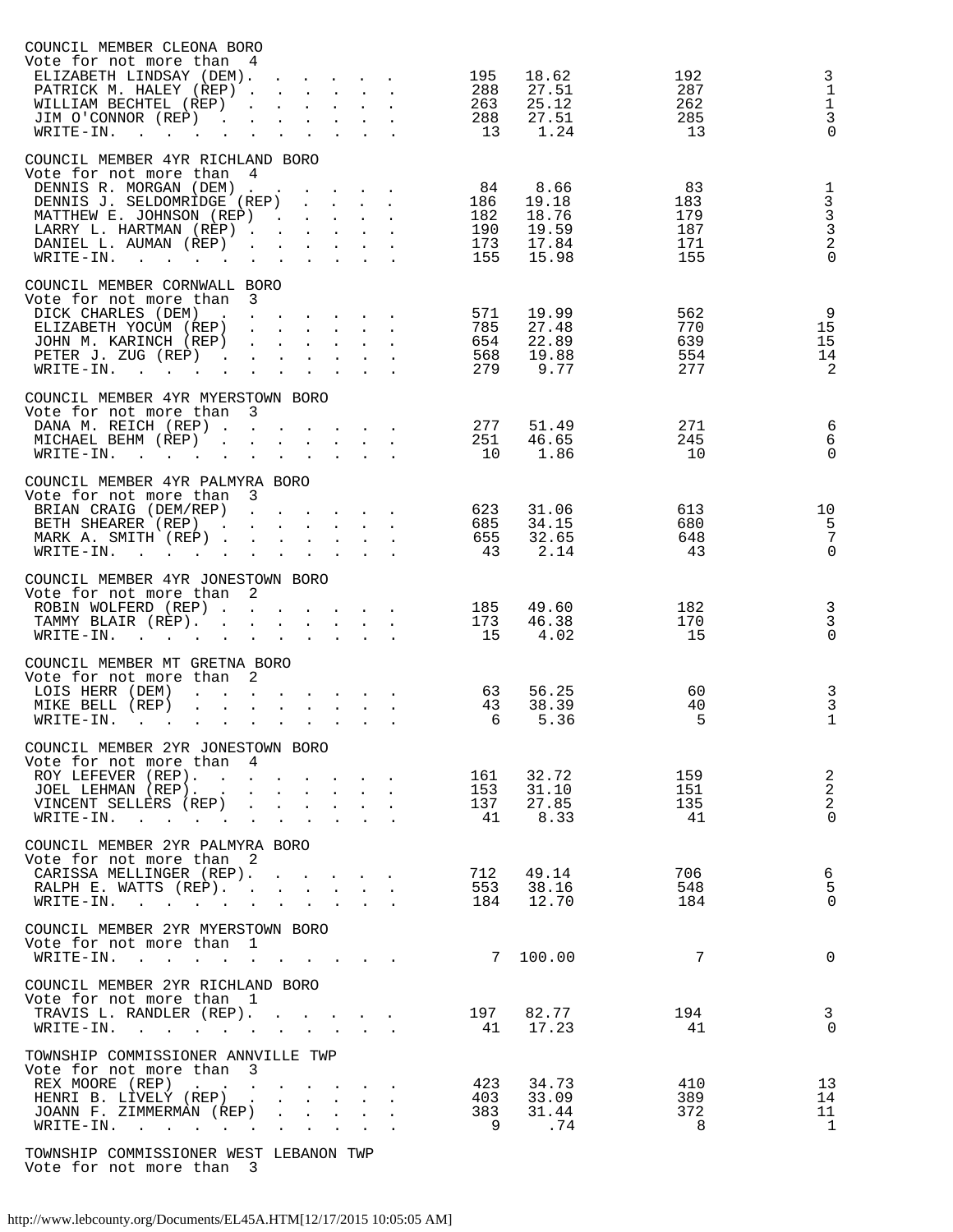| HARRY E. FOX, Jr. (DEM).<br>DANIEL R. BRANDT (REP)<br>PHYLIS DRYDEN (REP).<br>$\texttt{WRTTE-IN.}$                                                                             | and the contract of the state of the<br>the contract of the contract of the<br>$\mathbf{r} = \mathbf{r} + \mathbf{r}$ |                      | 75<br>89<br>82<br>- 21                                                                                                                                                                                                                                                                                                                                                                     | 28.09<br>33.33<br>30.71<br>7.87 | 74<br>88<br>82<br>21       | 1<br>$\mathbf{1}$<br>$\mathsf{O}$<br>$\Omega$ |
|--------------------------------------------------------------------------------------------------------------------------------------------------------------------------------|-----------------------------------------------------------------------------------------------------------------------|----------------------|--------------------------------------------------------------------------------------------------------------------------------------------------------------------------------------------------------------------------------------------------------------------------------------------------------------------------------------------------------------------------------------------|---------------------------------|----------------------------|-----------------------------------------------|
| TOWNSHIP SUPERVISOR BETHEL TWP                                                                                                                                                 |                                                                                                                       |                      |                                                                                                                                                                                                                                                                                                                                                                                            |                                 |                            |                                               |
| Vote for not more than 1<br>RICHARD D. RUDY (DEM/REP).<br>WRITE-IN.<br>the contract of the contract of the contract of the contract of the contract of                         | $\sim$ 100 $\pm$<br>$\sim$ $\sim$                                                                                     |                      | 605<br>10                                                                                                                                                                                                                                                                                                                                                                                  | 98.37<br>1.63                   | 600<br>10                  | 5<br>$\Omega$                                 |
| TOWNSHIP SUPERVISOR EAST HANOVER TWP                                                                                                                                           |                                                                                                                       |                      |                                                                                                                                                                                                                                                                                                                                                                                            |                                 |                            |                                               |
| Vote for not more than 1<br>MATTHEW S. HETRICK (REP)<br>$\texttt{WRTTE-IN.}$                                                                                                   | $\mathbf{L} = \mathbf{L} \mathbf{L} + \mathbf{L} \mathbf{L}$                                                          |                      | 445<br>9                                                                                                                                                                                                                                                                                                                                                                                   | 98.02<br>1.98                   | 441<br>9                   | $\overline{4}$<br>$\Omega$                    |
| TOWNSHIP SUPERVISOR HEIDELBERG TWP                                                                                                                                             |                                                                                                                       |                      |                                                                                                                                                                                                                                                                                                                                                                                            |                                 |                            |                                               |
| Vote for not more than<br>$\mathbf{1}$<br>CHRIS E. HORST (DEM).<br>PAUL K. FETTER (REP).                                                                                       | the company of the company of the                                                                                     |                      | 238<br>352                                                                                                                                                                                                                                                                                                                                                                                 | 40.27<br>59.56                  | 233<br>351                 | $\overline{5}$<br>$\mathbf{1}$<br>$\mathbf 0$ |
| $\texttt{WRITE-IN.}$                                                                                                                                                           | $\mathbf{r} = \mathbf{r}$ , $\mathbf{r} = \mathbf{r}$ , $\mathbf{r} = \mathbf{r}$<br>$\mathbf{L}^{\text{max}}$        |                      | $\overline{1}$                                                                                                                                                                                                                                                                                                                                                                             | .17                             | $\overline{1}$             |                                               |
| TOWNSHIP SUPERVISOR JACKSON TWP<br>Vote for not more than 1<br>DEAN O. MOYER (DEM/REP).<br>WRITE-IN.                                                                           |                                                                                                                       |                      | 184                                                                                                                                                                                                                                                                                                                                                                                        | 1,055 85.15<br>14.85            | 1,032<br>183               | 23<br>1                                       |
| TOWNSHIP SUPERVISOR MILLCREEK TWP                                                                                                                                              |                                                                                                                       |                      |                                                                                                                                                                                                                                                                                                                                                                                            |                                 |                            |                                               |
| Vote for not more than 1<br>ERIC J. WEIDMAN (REP)<br>$\texttt{WRTTE-IN.}$                                                                                                      |                                                                                                                       | $\sim$               | 313                                                                                                                                                                                                                                                                                                                                                                                        | 99.68<br>1 .32                  | 310<br>1                   | $\overline{3}$<br>$\Omega$                    |
| TOWNSHIP SUPERVISOR N. ANNVILLE TWP                                                                                                                                            |                                                                                                                       |                      |                                                                                                                                                                                                                                                                                                                                                                                            |                                 |                            |                                               |
| Vote for not more than 1<br>CLYDE MEYER (REP).<br>WRITE-IN.<br>the contract of the contract of the contract of the contract of the contract of the contract of the contract of |                                                                                                                       |                      | $4\phantom{.0000}\phantom{.0000}\phantom{.0000}\phantom{.0000}\phantom{.0000}\phantom{.0000}\phantom{.0000}\phantom{.0000}\phantom{.0000}\phantom{.0000}\phantom{.0000}\phantom{.0000}\phantom{.0000}\phantom{.0000}\phantom{.0000}\phantom{.0000}\phantom{.0000}\phantom{.0000}\phantom{.0000}\phantom{.0000}\phantom{.0000}\phantom{.0000}\phantom{.0000}\phantom{.0000}\phantom$        | 437 99.09<br>.91                | 431<br>4                   | 6<br>$\Omega$                                 |
| TOWNSHIP SUPERVISOR N. CORNWALL TWP                                                                                                                                            |                                                                                                                       |                      |                                                                                                                                                                                                                                                                                                                                                                                            |                                 |                            |                                               |
| Vote for not more than 1<br>MICHAEL A. DEITZLER (REP)<br>WRITE-IN.<br>and the contract of the contract of                                                                      | $\mathbf{L}$                                                                                                          |                      | 782<br>$4\phantom{.0000}\phantom{.0000}\phantom{.0000}\phantom{.0000}\phantom{.0000}\phantom{.0000}\phantom{.0000}\phantom{.0000}\phantom{.0000}\phantom{.0000}\phantom{.0000}\phantom{.0000}\phantom{.0000}\phantom{.0000}\phantom{.0000}\phantom{.0000}\phantom{.0000}\phantom{.0000}\phantom{.0000}\phantom{.0000}\phantom{.0000}\phantom{.0000}\phantom{.0000}\phantom{.0000}\phantom$ | 99.49<br>.51                    | 748<br>4                   | 34<br>$\overline{0}$                          |
| TOWNSHIP SUPERVISOR N. LEBANON TWP                                                                                                                                             |                                                                                                                       |                      |                                                                                                                                                                                                                                                                                                                                                                                            |                                 |                            |                                               |
| Vote for not more than 1<br>ROBERT GUNNELLS (DEM)                                                                                                                              |                                                                                                                       |                      | 758                                                                                                                                                                                                                                                                                                                                                                                        | 45.77                           | 747                        | 11                                            |
| RICHARD E. MILLER (REP).<br>WRITE-IN.                                                                                                                                          | $\mathcal{L}^{\text{max}}$<br>$\mathbf{L}$<br>$\mathbf{A}$                                                            |                      | 895<br>$\overline{\phantom{a}}$                                                                                                                                                                                                                                                                                                                                                            | 54.05<br>.18                    | 883<br>3                   | 12<br>$\overline{0}$                          |
| TOWNSHIP SUPERVISOR N. LONDONDERRY TWP                                                                                                                                         |                                                                                                                       |                      |                                                                                                                                                                                                                                                                                                                                                                                            |                                 |                            |                                               |
| Vote for not more than 1<br>WILLIAM C. BUCKFELDER (REP)<br>WRITE-IN.                                                                                                           |                                                                                                                       |                      | 1,278                                                                                                                                                                                                                                                                                                                                                                                      | 99.53<br>6 .47                  | 1,230<br>6                 | 48<br>$\Omega$                                |
| TOWNSHIP SUPERVISOR S. ANNVILLE TWP                                                                                                                                            |                                                                                                                       |                      |                                                                                                                                                                                                                                                                                                                                                                                            |                                 |                            |                                               |
| Vote for not more than 1<br>JOHN W. HARRELL, III (REP).<br>WRITE-IN.                                                                                                           | $\mathbf{r} = \mathbf{r}$                                                                                             |                      |                                                                                                                                                                                                                                                                                                                                                                                            | 437 99.77<br>1 .23              | 434<br>$\mathbf{1}$        | $\overline{\mathbf{3}}$<br>$\Omega$           |
| TOWNSHIP SUPERVISOR S. LEBANON TWP                                                                                                                                             |                                                                                                                       |                      |                                                                                                                                                                                                                                                                                                                                                                                            |                                 |                            |                                               |
| Vote for not more than 1<br>JONATHAN R. BEERS (REP). 1,203 99.34<br>WRITE-IN.                                                                                                  |                                                                                                                       | $\ddot{\phantom{a}}$ |                                                                                                                                                                                                                                                                                                                                                                                            | 8.66                            | 1,173<br>7                 | 30<br>1                                       |
| TOWNSHIP SUPERVISOR S. LONDONDERRY TWP                                                                                                                                         |                                                                                                                       |                      |                                                                                                                                                                                                                                                                                                                                                                                            |                                 |                            |                                               |
| Vote for not more than 1                                                                                                                                                       |                                                                                                                       |                      |                                                                                                                                                                                                                                                                                                                                                                                            |                                 |                            |                                               |
| RUGH HENDERSON (DEM).<br>FAITH BUCKS (REP).                                                                                                                                    | and the contract of the contract of<br>$\mathbf{L} = \mathbf{L}$<br>$\mathbf{L}$                                      | $\sim$               |                                                                                                                                                                                                                                                                                                                                                                                            | 398 31.26<br>873 68.58          | 388<br>864                 | 10<br>9                                       |
| WRITE-IN.<br>and the contract of the contract of                                                                                                                               | $\mathbf{r} = \mathbf{r} + \mathbf{r} + \mathbf{r} + \mathbf{r} + \mathbf{r}$                                         |                      |                                                                                                                                                                                                                                                                                                                                                                                            | 2 .16                           | $\overline{\phantom{0}}^2$ | $\Omega$                                      |
| TOWNSHIP SUPERVISOR SWATARA TWP                                                                                                                                                |                                                                                                                       |                      |                                                                                                                                                                                                                                                                                                                                                                                            |                                 |                            |                                               |
| Vote for not more than 1<br>DEAN R. PATCHES (DEM/REP)<br>$\texttt{WRTTE-IN.}$                                                                                                  | $\mathcal{L}^{\text{max}}$<br>$\mathbf{L}$<br>$\sim$                                                                  |                      |                                                                                                                                                                                                                                                                                                                                                                                            | 606 98.70<br>8 1.30             | 595<br>7                   | 11<br>$\mathbf{1}$                            |
| TOWNSHIP SUPERVISOR UNION TWP                                                                                                                                                  |                                                                                                                       |                      |                                                                                                                                                                                                                                                                                                                                                                                            |                                 |                            |                                               |
| Vote for not more than 1<br>GARY R. LONGENECKER (REP)<br>WRITE-IN.                                                                                                             |                                                                                                                       |                      |                                                                                                                                                                                                                                                                                                                                                                                            | 393 99.24<br>3. 76              | 389<br>3                   | 4<br>$\Omega$                                 |
| TOWNSHIP SUPERVISOR WEST CORNWALL TWP                                                                                                                                          |                                                                                                                       |                      |                                                                                                                                                                                                                                                                                                                                                                                            |                                 |                            |                                               |
| Vote for not more than 1<br>DAVID LLOYD (DEM).<br>and the state of the state of the                                                                                            |                                                                                                                       |                      | 272                                                                                                                                                                                                                                                                                                                                                                                        | 50.46                           | 259                        | 13                                            |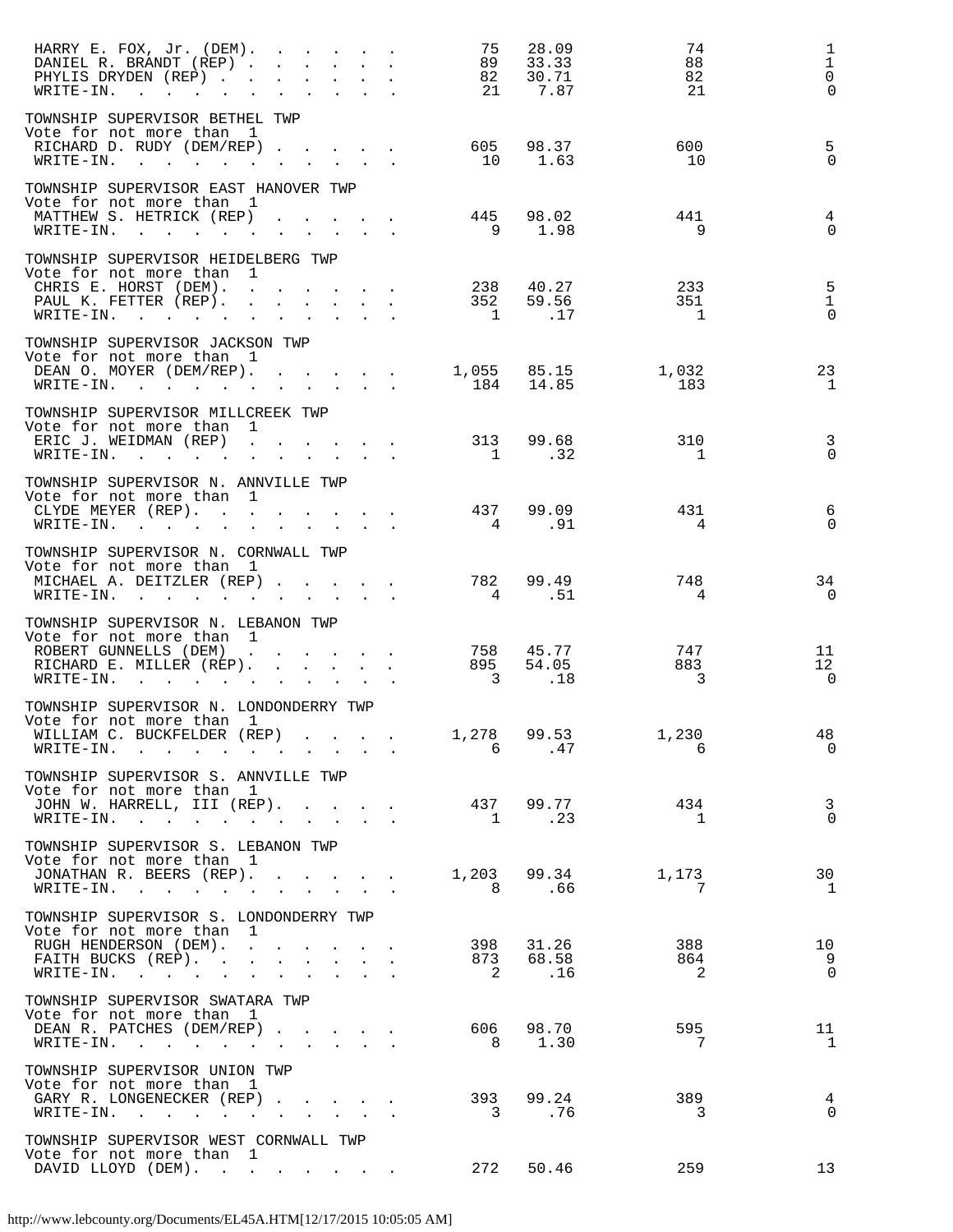| FRANK DOMBROWSKI (REP)<br>WRITE-IN.<br><b>Contract</b>                                                                                                                                                                                                                                                  |                               |                                                       | $\mathbf{r}$ , $\mathbf{r}$ , $\mathbf{r}$ , $\mathbf{r}$ , $\mathbf{r}$ , $\mathbf{r}$<br>$\bullet$ .<br><br><br><br><br><br><br><br><br><br><br><br> |               | $\mathbf{r} = \mathbf{r}$ , and $\mathbf{r} = \mathbf{r}$ | 267<br>$\Omega$       | 49.54              | 260<br>0    | 7<br>$\Omega$              |
|---------------------------------------------------------------------------------------------------------------------------------------------------------------------------------------------------------------------------------------------------------------------------------------------------------|-------------------------------|-------------------------------------------------------|--------------------------------------------------------------------------------------------------------------------------------------------------------|---------------|-----------------------------------------------------------|-----------------------|--------------------|-------------|----------------------------|
| TAX COLLECTOR CORNWALL BORO<br>Vote for not more than<br>WRITE-IN.<br>$\sim$<br>$\sim$                                                                                                                                                                                                                  |                               |                                                       |                                                                                                                                                        |               | $\mathbf{r} = \mathbf{r}$ , and $\mathbf{r} = \mathbf{r}$ | 16                    | 100.00             | 15          | 1                          |
| TAX COLLECTOR MT GRETNA BORO<br>Vote for not more than<br>WRITE-IN.<br><b>Contract Contract Contract Contract</b>                                                                                                                                                                                       |                               | $\mathbf{1}$                                          | $\mathbf{r} = \mathbf{r} \cdot \mathbf{r} = \mathbf{r} \cdot \mathbf{r} = \mathbf{r} \cdot \mathbf{r}$                                                 |               |                                                           | 0                     |                    | $\mathbf 0$ | $\mathbf 0$                |
| TAX COLLECTOR PALMYRA BORO<br>Vote for not more than<br>WRITE-IN.<br><b>Carlo Carlo Carlos</b>                                                                                                                                                                                                          |                               | 1                                                     | and a strong control of the state of                                                                                                                   |               |                                                           | 26                    | 100.00             | 25          | 1                          |
| TAX COLLECTOR RICHLAND BORO<br>Vote for not more than<br>WRITE-IN.<br>$\mathbf{r}$ , $\mathbf{r}$ , $\mathbf{r}$ , $\mathbf{r}$ , $\mathbf{r}$                                                                                                                                                          |                               | 1                                                     | $\begin{array}{cccccccccccccc} \bullet & \bullet & \bullet & \bullet & \bullet & \bullet & \bullet & \bullet & \bullet & \bullet \end{array}$          |               |                                                           |                       | 3 100.00           | 3           | $\mathbf 0$                |
| TAX COLLECTOR EAST HANOVER TWP<br>Vote for not more than<br>WRITE-IN.<br>$\sim$ $\sim$                                                                                                                                                                                                                  | $\mathbf{L}$ and $\mathbf{L}$ | 1                                                     | $\begin{array}{cccccccccccccc} \bullet & \bullet & \bullet & \bullet & \bullet & \bullet & \bullet & \bullet & \bullet & \bullet \end{array}$          |               |                                                           |                       | 4 100.00           | 4           | $\mathbf 0$                |
| TAX COLLECTOR N. ANNVILLE TWP<br>Vote for not more than<br>WRITE-IN.<br>$\sim$ $\sim$<br>$\mathbf{L} = \mathbf{L}$                                                                                                                                                                                      |                               | 1<br>the contract of the contract of the              |                                                                                                                                                        |               |                                                           | 1                     | 100.00             | $\mathbf 1$ | $\mathbf 0$                |
| TAX COLLECTOR N. LEBANON TWP<br>Vote for not more than<br>WRITE-IN.<br><b>Contract</b><br>$\mathbf{L}$                                                                                                                                                                                                  |                               | $\mathbf{1}$<br>$\mathbf{L} = \mathbf{L}$             |                                                                                                                                                        |               | and the state of the state of the                         |                       | 30 100.00          | 30          | $\mathbf 0$                |
| TAX COLLECTOR N. LONDONDERRY TWP<br>Vote for not more than<br>WRITE-IN.<br>$\mathbf{r}$ , $\mathbf{r}$ , $\mathbf{r}$                                                                                                                                                                                   |                               | 1                                                     | $\mathbf{r} = \mathbf{r} + \mathbf{r} + \mathbf{r} + \mathbf{r} + \mathbf{r}$                                                                          |               |                                                           | 17                    | 100.00             | 16          | 1                          |
| TAX COLLECTOR S. LEBANON TWP<br>Vote for not more than<br>WRITE-IN.<br>$\sim$ $\sim$ $\sim$ $\sim$ $\sim$                                                                                                                                                                                               |                               | $\blacksquare$<br>the contract of the contract of the |                                                                                                                                                        |               |                                                           | 14                    | 100.00             | 11          | 3                          |
| TAX COLLECTOR SWATARA TWP<br>Vote for not more than 1<br>WRITE-IN.<br>$\mathbf{r}$ . The set of the set of the set of the set of the set of the set of the set of the set of the set of the set of the set of the set of the set of the set of the set of the set of the set of the set of the set of t |                               | $\sim 100$                                            | $\mathbf{r} = \mathbf{r} \times \mathbf{r}$ , where $\mathbf{r} = \mathbf{r} \times \mathbf{r}$                                                        |               |                                                           | 12                    | 100.00             | 12          | $\mathbf 0$                |
| TAX COLLECTOR UNION TWP<br>Vote for not more than<br>WRITE-IN.                                                                                                                                                                                                                                          |                               | 1                                                     |                                                                                                                                                        |               |                                                           | 2                     | 100.00             | 2           | $\mathbf 0$                |
| $\mathbf{r}$ , $\mathbf{r}$ , $\mathbf{r}$ , $\mathbf{r}$<br>TAX COLLECTOR WEST CORNWALL TWP<br>Vote for not more than 1                                                                                                                                                                                |                               |                                                       |                                                                                                                                                        |               | and the state of the state of the                         |                       |                    |             |                            |
| WRITE-IN.<br>the contract of the contract of the contract of the contract of the contract of the contract of the contract of<br>AUDITOR BETHEL TWP<br>Vote for not more than 1                                                                                                                          |                               |                                                       |                                                                                                                                                        |               |                                                           | 8                     | 100.00             | 8           | 0                          |
| WRITE-IN.<br>and the contract of the contract of the contract of the contract of the contract of<br>AUDITOR EAST HANOVER TWP<br>Vote for not more than                                                                                                                                                  |                               | - 1                                                   |                                                                                                                                                        |               |                                                           |                       | 21 100.00          | 21          | $\Omega$                   |
| WRITE-IN.<br>$\sim$ $\sim$ $\sim$ $\sim$ $\sim$<br>AUDITOR HEIDELBERG TWP<br>Vote for not more than                                                                                                                                                                                                     |                               | 1                                                     |                                                                                                                                                        |               |                                                           |                       | 5 100.00           | 5           | $\Omega$                   |
| ANNA SKAMANGAS (REP).<br>WRITE-IN.                                                                                                                                                                                                                                                                      |                               | $\ddot{\phantom{a}}$                                  |                                                                                                                                                        |               |                                                           | 470<br>$\overline{1}$ | 99.79<br>$\ldots$  | 467<br>-1   | $\overline{3}$<br>$\Omega$ |
| AUDITOR JACKSON TWP<br>Vote for not more than<br>LOUIS PETOLICCHIO (REP).<br>WRITE-IN. .<br>$\sim$ 100 $\pm$                                                                                                                                                                                            |                               | $\mathbf{1}$<br><b>Contract Contract Contract</b>     | $\mathbf{r} = \mathbf{r} + \mathbf{r} + \mathbf{r}$<br>$\sim$                                                                                          | $\sim$ $\sim$ |                                                           | $\overline{2}$        | 1,091 99.82<br>.18 | 1,069<br>2  | 22<br>$\Omega$             |
| AUDITOR MILLCREEK TWP<br>Vote for not more than<br>WRITE-IN.<br>$\ddot{\phantom{a}}$                                                                                                                                                                                                                    |                               | 1<br>$\sim 10^{-10}$                                  | $\begin{array}{cccccccccccccc} \bullet & \bullet & \bullet & \bullet & \bullet & \bullet & \bullet & \bullet \end{array}$                              |               |                                                           |                       | 9 100.00           | 9           | $\Omega$                   |
| AUDITOR N. ANNVILLE TWP<br>Vote for not more than<br>BARBARA J. HAAK (REP)                                                                                                                                                                                                                              |                               | 1                                                     |                                                                                                                                                        |               |                                                           | 425                   | 100.00             | 421         | 4                          |
| WRITE-IN. .<br>$\sim$<br>AUDITOR N. CORNWALL TWP<br>Vote for not more than                                                                                                                                                                                                                              |                               | 1                                                     |                                                                                                                                                        |               |                                                           | $\overline{0}$        |                    | $\Omega$    | $\Omega$                   |
| WRITE-IN.<br>$\sim$ $\sim$                                                                                                                                                                                                                                                                              |                               |                                                       |                                                                                                                                                        |               |                                                           | 16                    | 100.00             | 14          | 2                          |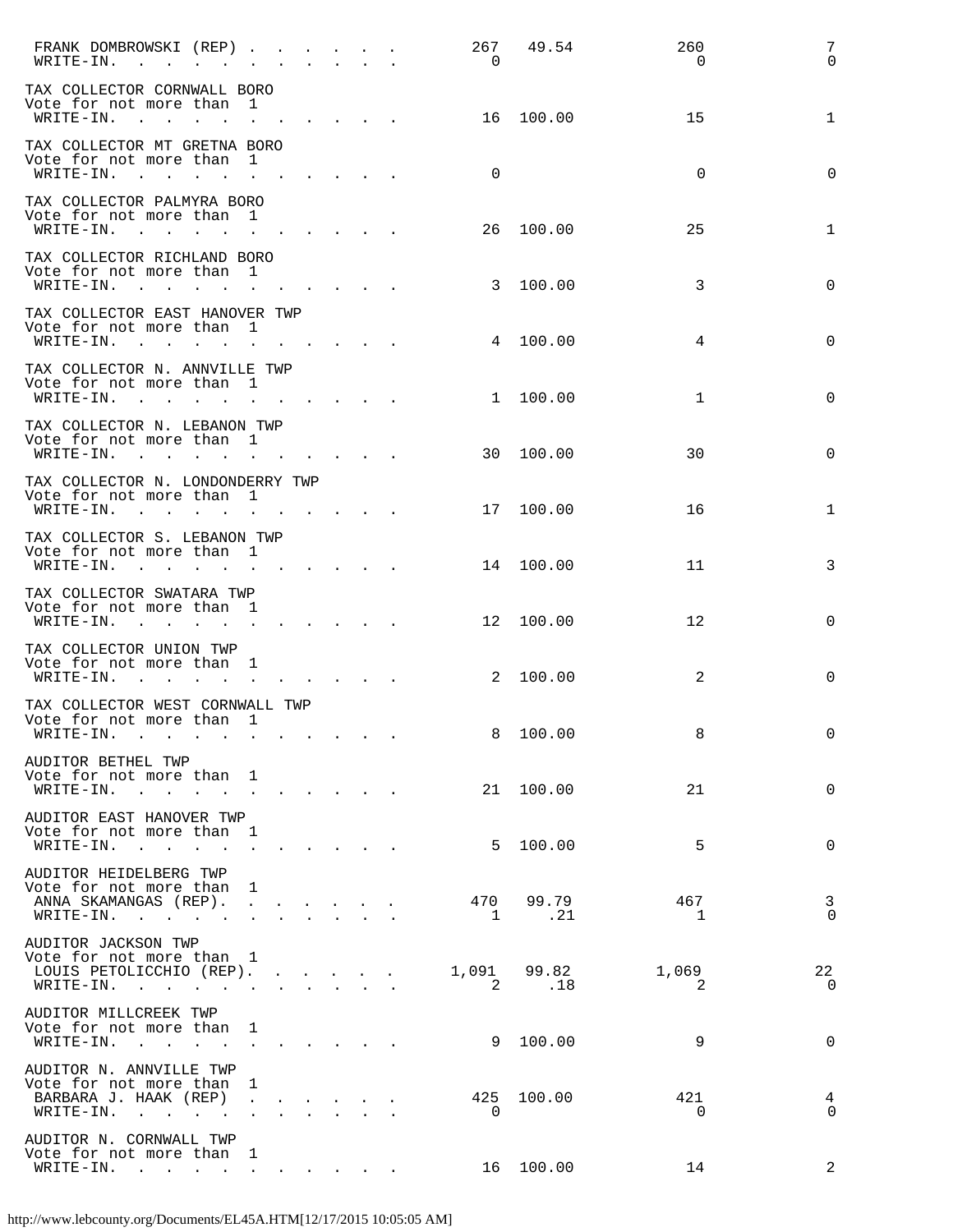| AUDITOR N. LEBANON TWP<br>Vote for not more than<br>$WRITE - IN$ .<br>$\sim$                                                                                    | 1                               |                                 |              |                                                           |                                           |                              | 24 100.00             | 24              | $\Omega$                               |
|-----------------------------------------------------------------------------------------------------------------------------------------------------------------|---------------------------------|---------------------------------|--------------|-----------------------------------------------------------|-------------------------------------------|------------------------------|-----------------------|-----------------|----------------------------------------|
| AUDITOR N. LONDONDERRY TWP<br>Vote for not more than<br>WRITE-IN.<br>$\sim$ $\sim$ $\sim$ $\sim$                                                                | 1                               |                                 |              |                                                           |                                           | - 5                          | 100.00                | 5               | $\Omega$                               |
| AUDITOR S. ANNVILLE TWP<br>Vote for not more than<br>GALEN J. KAYLOR (REP)<br>$\texttt{WRTTE-IN.}$                                                              | 1<br>$\sim$                     |                                 |              |                                                           |                                           | 431<br>$\Omega$              | 100.00                | 428<br>$\Omega$ | 3<br>$\Omega$                          |
| AUDITOR S. LEBANON TWP<br>Vote for not more than<br>WRITE-IN.<br>$\mathbf{r}$ , $\mathbf{r}$ , $\mathbf{r}$ , $\mathbf{r}$                                      | $\mathbf{1}$<br>$\sim$ $\sim$   |                                 |              |                                                           |                                           |                              | 12 100.00             | 10              | 2                                      |
| AUDITOR S. LONDONDERRY TWP<br>Vote for not more than<br>WRITE-IN.<br>the contract of the contract of the contract of                                            | 1                               |                                 |              |                                                           |                                           |                              | 13 100.00             | 13              | $\Omega$                               |
| AUDITOR SWATARA TWP<br>Vote for not more than 1<br>WRITE-IN.<br>$\mathbf{r}$ , $\mathbf{r}$ , $\mathbf{r}$ , $\mathbf{r}$ , $\mathbf{r}$ , $\mathbf{r}$         |                                 |                                 |              |                                                           |                                           |                              | 1 100.00              | $\mathbf{1}$    | $\Omega$                               |
| AUDITOR UNION TWP<br>Vote for not more than 1<br>WRITE-IN.<br>the contract of the contract of the contract of the contract of the contract of                   |                                 |                                 |              |                                                           |                                           |                              | 3 100.00              | 3               | $\Omega$                               |
| AUDITOR WEST CORNWALL TWP<br>Vote for not more than 1<br>WRITE-IN.<br>$\mathcal{L}(\mathbf{r})$ , and $\mathcal{L}(\mathbf{r})$ , and $\mathcal{L}(\mathbf{r})$ |                                 |                                 |              |                                                           |                                           | 6                            | 100.00                | 6               | $\Omega$                               |
| AUDITOR 4YR EAST HANOVER TWP<br>Vote for not more than<br>WRITE-IN.<br>the contract of the contract of the contract of the contract of the contract of          | $\overline{1}$                  |                                 |              |                                                           |                                           | 5                            | 100.00                | 5               | $\Omega$                               |
| AUDITOR 4YR N. CORNWALL TWP<br>Vote for not more than<br>WRITE-IN.<br>$\mathbf{r}$ , $\mathbf{r}$ , $\mathbf{r}$ , $\mathbf{r}$                                 | $\mathbf{1}$<br>$\sim$ $\sim$   |                                 |              |                                                           |                                           | 11                           | 100.00                | 11              | $\Omega$                               |
| AUDITOR 4YR S. LEBANON TWP<br>Vote for not more than<br>WRITE-IN.<br>the contract of the contract of the contract of                                            | $\mathbf{1}$                    |                                 |              |                                                           |                                           | 8                            | 100.00                | 8               | $\Omega$                               |
| AUDITOR 4YR UNION TWP<br>Vote for not more than<br>WRITE-IN.<br>$\sim$                                                                                          | $\mathbf{1}$                    |                                 |              |                                                           |                                           | 2                            | 100.00                | 2               | $\Omega$                               |
| AUDITOR 2YR N. LONDONDERRY TWP<br>Vote for not more than<br>WRITE-IN.                                                                                           | 1                               |                                 |              |                                                           |                                           |                              | 7 100.00              | 7               | $\Omega$                               |
| AUDITOR 2YR S. LONDONDERRY TWP<br>Vote for not more than<br>WRITE-IN.<br>$\sim$<br>$\mathbf{r}$                                                                 | 1<br>$\mathbf{r}$               |                                 |              |                                                           |                                           |                              | 10 100.00             | 10              | $\mathbf 0$                            |
| AUDITOR 2YR SWATARA TWP<br>Vote for not more than<br>WRITE-IN.<br>$\sim$<br>$\mathbf{r}$<br>$\ddot{\phantom{a}}$                                                | 1<br>$\sim$                     |                                 |              |                                                           |                                           |                              | 2 100.00              | 2               | $\mathbf 0$                            |
| AUDITOR 2YR WEST CORNWALL TWP<br>Vote for not more than<br>WRITE-IN.<br>$\sim$<br>$\mathbf{r}$<br>$\sim$                                                        | - 1                             | <b>Carl Carl Carl Committee</b> |              |                                                           |                                           | 6                            | 100.00                | 6               | $\mathbf 0$                            |
| CONSTABLE 1ST WARD<br>Vote for not more than 1<br>JOSEPH SHOLLY (DEM)<br>JAMES M. DRAHOVSKY (REP)<br>WRITE-IN.<br>$\ddot{\phantom{a}}$                          |                                 | $\mathbf{L}$                    | $\mathbf{r}$ | $\mathcal{L}(\mathbf{z})$ and $\mathcal{L}(\mathbf{z})$ . |                                           | 194<br>191<br>$\overline{2}$ | 50.13<br>49.35<br>.52 | 193<br>185<br>2 | $\mathbf{1}$<br>$\sqrt{6}$<br>$\Omega$ |
| CONSTABLE 2ND WARD<br>Vote for not more than<br>CORNELL WILSON (DEM).                                                                                           | 1<br>$\mathcal{L}^{\text{max}}$ |                                 |              |                                                           |                                           | 380                          | 97.44                 | 367             | 13                                     |
| WRITE-IN.<br>$\ddot{\phantom{a}}$<br>CONSTABLE 3RD WARD                                                                                                         | $\mathbf{L}$                    | $\mathbf{L}$                    |              |                                                           | and a strong control of the strong strong | 10                           | 2.56                  | 10              | $\Omega$                               |
| Vote for not more than<br>WRITE-IN.<br>the contract of the contract of the                                                                                      | $\perp$<br>$\ddot{\phantom{0}}$ |                                 |              |                                                           |                                           | $\mathbf{3}$                 | 100.00                | 3               | $\Omega$                               |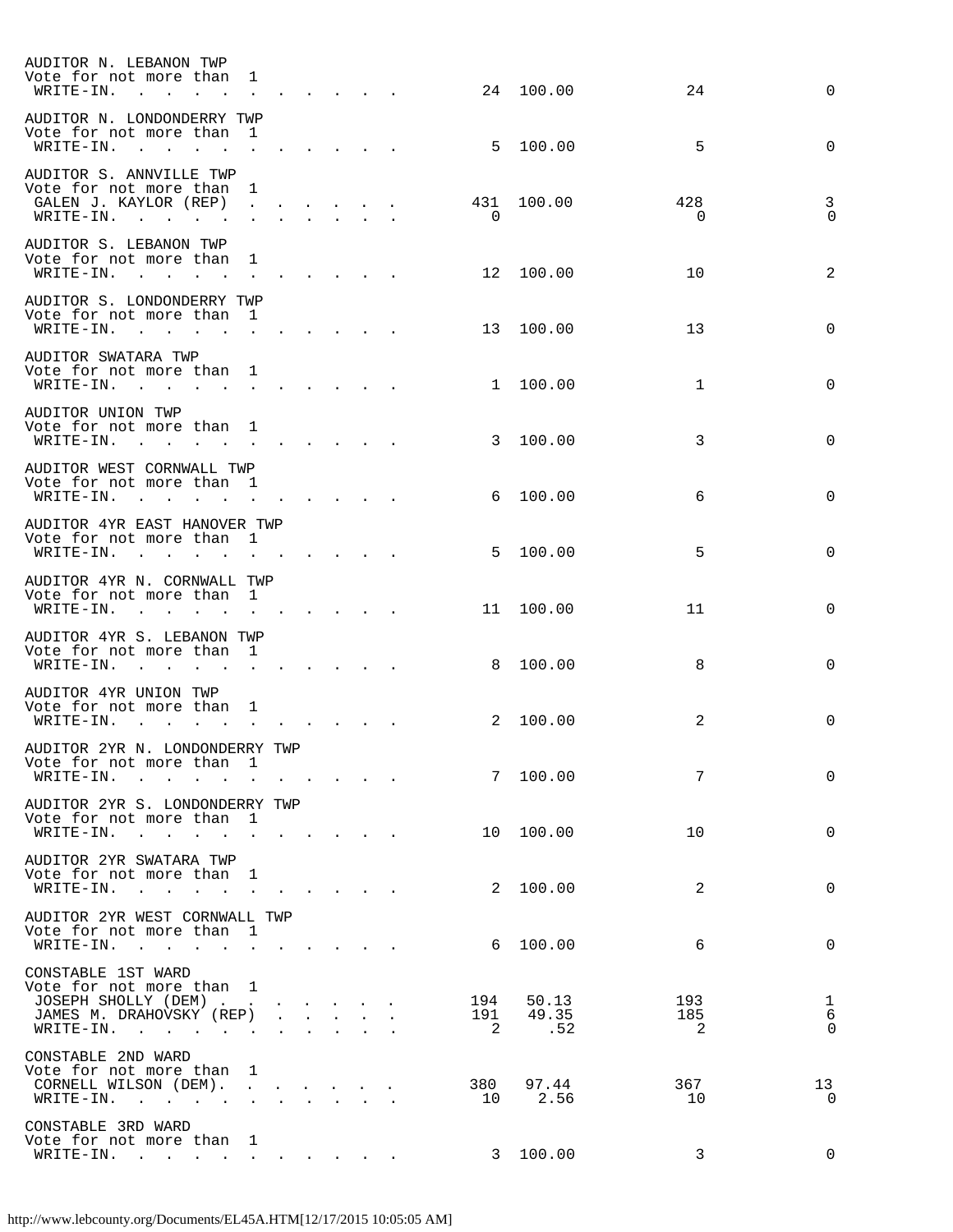| CONSTABLE 4TH WARD<br>Vote for not more than<br>WRITE-IN.<br><b>Contract Contract</b>                                      | $\mathbf{1}$<br>$\mathcal{L}^{\mathcal{A}}$                                                        |                      |                                                                                                                                                                                                                                    |                |                                                                             | $\mathbf 0$    |                     | $\mathbf 0$           | $\Omega$                            |
|----------------------------------------------------------------------------------------------------------------------------|----------------------------------------------------------------------------------------------------|----------------------|------------------------------------------------------------------------------------------------------------------------------------------------------------------------------------------------------------------------------------|----------------|-----------------------------------------------------------------------------|----------------|---------------------|-----------------------|-------------------------------------|
| CONSTABLE 5TH WARD<br>Vote for not more than<br>HAROLD P. DAVIS, Jr. (DEM).<br>$\texttt{WRTTE-IN.}$                        | $\mathbf{1}$                                                                                       |                      |                                                                                                                                                                                                                                    | <b>Service</b> | $\mathbf{r}$ and $\mathbf{r}$ and $\mathbf{r}$<br>$\mathbf{L} = \mathbf{L}$ | 231            | 99.57<br>1 .43      | 221<br>1              | 10<br>$\Omega$                      |
| CONSTABLE 6TH WARD<br>Vote for not more than<br>WRITE-IN.                                                                  | $\mathbf{1}$                                                                                       |                      |                                                                                                                                                                                                                                    |                |                                                                             |                | 2 100.00            | $\overline{a}$        | $\Omega$                            |
| CONSTABLE 8TH WARD<br>Vote for not more than<br>JAMES CAPELLO (REP)<br>$\texttt{WRTTE-IN.}$                                | 1                                                                                                  |                      |                                                                                                                                                                                                                                    |                |                                                                             |                | 227 98.27<br>4 1.73 | 224<br>4              | $\overline{\mathbf{3}}$<br>$\Omega$ |
| CONSTABLE 9TH WARD<br>Vote for not more than<br>TAMMY BOYER (DEM/REP)<br>WRITE-IN.<br><b>Contractor</b>                    | $\mathbf{1}$<br>$\mathbf{L}$                                                                       |                      | $\mathbf{r} = \mathbf{r} \cdot \mathbf{r}$ and $\mathbf{r} = \mathbf{r} \cdot \mathbf{r}$                                                                                                                                          |                |                                                                             |                | 156 99.36<br>1 .64  | 152<br>1              | 4<br>$\Omega$                       |
| CONSTABLE 10TH WARD<br>Vote for not more than<br>$\texttt{WRTTE-IN.}$                                                      | $\mathbf{1}$                                                                                       |                      |                                                                                                                                                                                                                                    |                |                                                                             | 10             | 100.00              | 10                    | $\Omega$                            |
| CONSTABLE CLEONA<br>Vote for not more than 1<br>$\texttt{WRTTE-IN.}$                                                       |                                                                                                    |                      | $\cdot$ $\cdot$ $\cdot$                                                                                                                                                                                                            |                |                                                                             |                | 18 100.00           | 17                    | 1                                   |
| CONSTABLE CORNWALL<br>Vote for not more than<br>SCOT W. ADAMS (REP)<br>WRITE-IN.<br>$\mathbf{r}$ . The set of $\mathbf{r}$ | $\mathbf{1}$<br>$\mathbf{L}^{\text{max}}$                                                          | $\sim$               |                                                                                                                                                                                                                                    |                |                                                                             |                | 821 99.27<br>6.73   | 805<br>6              | 16<br>0                             |
| CONSTABLE JONESTOWN<br>Vote for not more than<br>WRITE-IN.<br>$\sim$ $\sim$                                                | $\mathbf{1}$<br>$\sim$ $\sim$                                                                      |                      |                                                                                                                                                                                                                                    |                |                                                                             | 7              | 100.00              | 7                     | $\Omega$                            |
| CONSTABLE MT GRETNA<br>Vote for not more than<br>WRITE-IN.<br>$\sim$                                                       | $\mathbf{1}$<br>$\mathbf{L}$                                                                       |                      |                                                                                                                                                                                                                                    |                |                                                                             | 2              | 100.00              | 2                     | $\Omega$                            |
| CONSTABLE MYERSTOWN<br>Vote for not more than 1<br>JOHN C. NEELY (DEM)<br>WRITE-IN.                                        |                                                                                                    |                      |                                                                                                                                                                                                                                    |                |                                                                             | 197<br>6       | 97.04<br>2.96       | 193<br>6              | 4<br>$\Omega$                       |
| CONSTABLE PALMYRA<br>Vote for not more than 1<br>BRIAN BOYER (REP).<br>WRITE-IN.                                           | $\mathbf{r}$ , $\mathbf{r}$ , $\mathbf{r}$ , $\mathbf{r}$<br>$\sim$ $\sim$ $\sim$<br>$\sim$ $\sim$ |                      | $\cdot$ $\cdot$ $\cdot$ $\cdot$ $\cdot$ $\cdot$<br>$\mathbf{r}$ , $\mathbf{r}$ , $\mathbf{r}$ , $\mathbf{r}$                                                                                                                       |                |                                                                             |                | 793 99.37<br>5.63   | 785<br>- 5            | 8<br>$\Omega$                       |
| CONSTABLE RICHLAND<br>Vote for not more than 1<br>WRITE-IN.                                                                |                                                                                                    |                      |                                                                                                                                                                                                                                    |                |                                                                             |                | 3 100.00            | 3                     | $\mathbf 0$                         |
| CONSTABLE ANNVILLE<br>Vote for not more than 1<br>KEVIN L. MURRAY (DEM) .<br>$\texttt{WRITE-IN.}$                          |                                                                                                    |                      | $\begin{array}{cccccccccccccc} \bullet & \bullet & \bullet & \bullet & \bullet & \bullet & \bullet & \bullet & \bullet & \bullet \end{array}$<br>$\mathbf{r} = \mathbf{r}$ , $\mathbf{r} = \mathbf{r}$ , $\mathbf{r} = \mathbf{r}$ |                |                                                                             |                | 429 98.39<br>7 1.61 | 415<br>7              | 14<br>$\Omega$                      |
| CONSTABLE BETHEL<br>Vote for not more than 1<br>WRITE-IN.                                                                  |                                                                                                    | $\mathbf{L}$         | $\sim$ $\sim$ $\sim$ $\sim$ $\sim$                                                                                                                                                                                                 |                |                                                                             |                | 48 100.00           | 48                    | $\overline{0}$                      |
| CONSTABLE EAST HANOVER<br>Vote for not more than<br>WRITE-IN.                                                              | $\mathbf{1}$                                                                                       | $\ddot{\phantom{a}}$ |                                                                                                                                                                                                                                    |                |                                                                             |                | 8 100.00            | 8                     | $\overline{0}$                      |
| CONSTABLE HEIDELBERG<br>Vote for not more than 1<br>DAVID KNELLER (REP)<br>WRITE-IN.                                       |                                                                                                    |                      | $\mathbf{r} = \mathbf{r} + \mathbf{r} + \mathbf{r} + \mathbf{r} + \mathbf{r}$                                                                                                                                                      |                |                                                                             | $\overline{0}$ | 474 100.00          | 471<br>$\overline{0}$ | 3<br>$\Omega$                       |
| CONSTABLE JACKSON<br>Vote for not more than 1<br>WRITE-IN.                                                                 |                                                                                                    |                      |                                                                                                                                                                                                                                    |                |                                                                             |                | 32 100.00           | 31                    | 1                                   |

CONSTABLE MILLCREEK